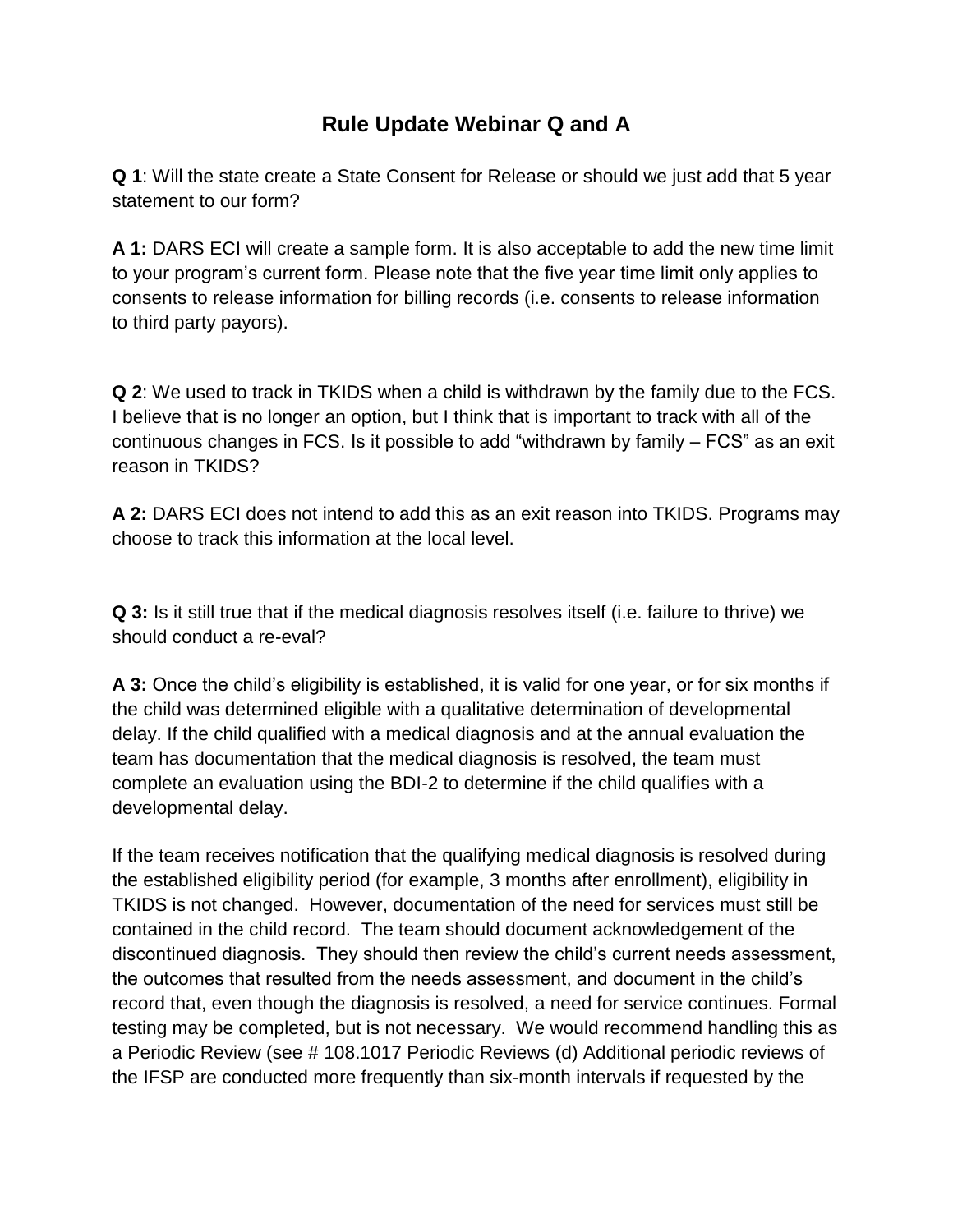parent or other IFSP team members). In this case, the additional periodic review would be requested by the IFSP team members.

**Q 4:** If outcomes in current IFSPs don't meet the targeted participation guidelines, how long do team members have to revise them to reflect the March rules?

**A 4:** Typically, a new rule is monitored by DARS ECI approximately four months after becoming effective to allow time for full implementation. However, DARS ECI may monitor a new rule at any time after the rule becomes effective.

**Q 5:** Will the state calculator also be modified to help with figuring out the new FCS? Will you provide a formula or chart for the new FCS system?

**A 5:** Yes, the Family Monthly Maximum Charge chart will be revised before 9/1/2015 to reflect the new FCS sliding fee scale.

**Q 6:** Please clarify that an EIS and PT can make a team that can determine a child eligible for qualitative determination of developmental delay (QDD) for a child in an area outside of Fine and Gross Motor. The EIS is knowledgeable in the area of concern (social emotional/behavior).

**A 6:** Rule §108.821 Qualitative Determination of Developmental Delay states that the interdisciplinary team who determines a qualitative determination of delay must include an LPHA knowledgeable in the area of concern. According to the Eligibility Statement instructions, the LPHA acting within the scope of his/her professional license, must participate on the interdisciplinary team to identify the concern. In theory, a PT who works for ECI and the EIS should both be highly knowledgeable in all areas of child development. Ultimately, the Program Director is responsible for determining if the PT has the appropriate knowledge to serve as the LPHA on a team to determine a qualitative delay.

**Q 7:** The 30 day requirement for EISs to complete the Orientation to ECI seems reasonable but what happens if an emergency arises and the person fails to complete it? Is there a process of what happens next?

**A 7:** An EIS cannot receive a caseload or provide services until the Orientation to ECI is complete. If the 30 day timeline is not met, the EIS is considered "inactive" and cannot provide services as an EIS. Once the Orientation is complete and the date of completion is documented in the EIS Registry, the EIS returns to active status and can provide services as an EIS.